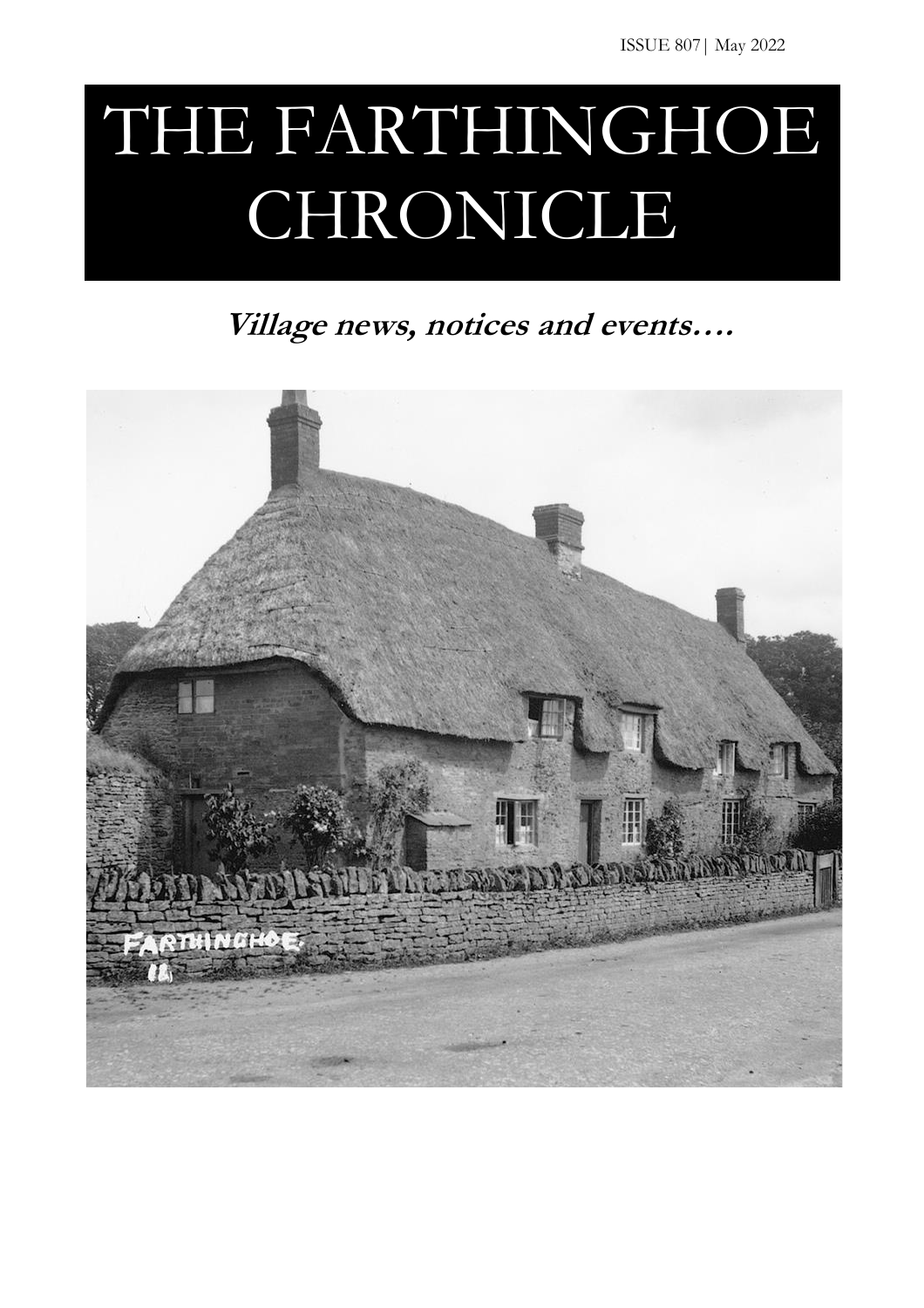ISSUE 807| May 2022

#### **USEFUL CONTACTS**

#### **County Councillor**

Rebecca Breese 01280 709976

**District Councillor** Rebecca Breese 01280 709976

**Clerk to the Parish Council** Dave Weston Tel: [07920 888250](tel://07920%20888250/) [clerk@farthinghoeparishcouncil.org](mailto:clerk@farthinghoeparishcouncil.org)

### **Chair to the Parish Council**

Mick Morris chairman@farthinghoeparishcouncil.org

**Website** www.farthinghoeparishcouncil.org

#### **Village Hall booking secretary**

Marjorie Morris 07900 590808 Bookings@farthinghoevillagehall.org

#### **Allotments**

Ruth Brittain 07951 755171 Henry Bankes-Jones 01295 710491

#### **Primary School Head Teacher**

Mrs Wendy Whitehouse 01295 710406

**Community Police Officers** 101

**Doctors**

Brackley Medical Centre 01280 702436 ·

Springfield Surgery 01280 703431

**Hospitals** The Horton 01295 275500

#### **Vets**

Croft 01280 703451 Mansion Hill 01295 712110

**The Fox Inn** 01295 713965

#### **Limes Farm** 01295 711229

#### **Rector**

Revd. Sue Cooper revsue.cooper@gmail.com 01869 810903

#### **SNC Planning Department**

01327 322237 www.southnorthants.gov.uk/ planningapplications

## **Chronicle Editor**

Nick Hunt nicoshunt@aol.com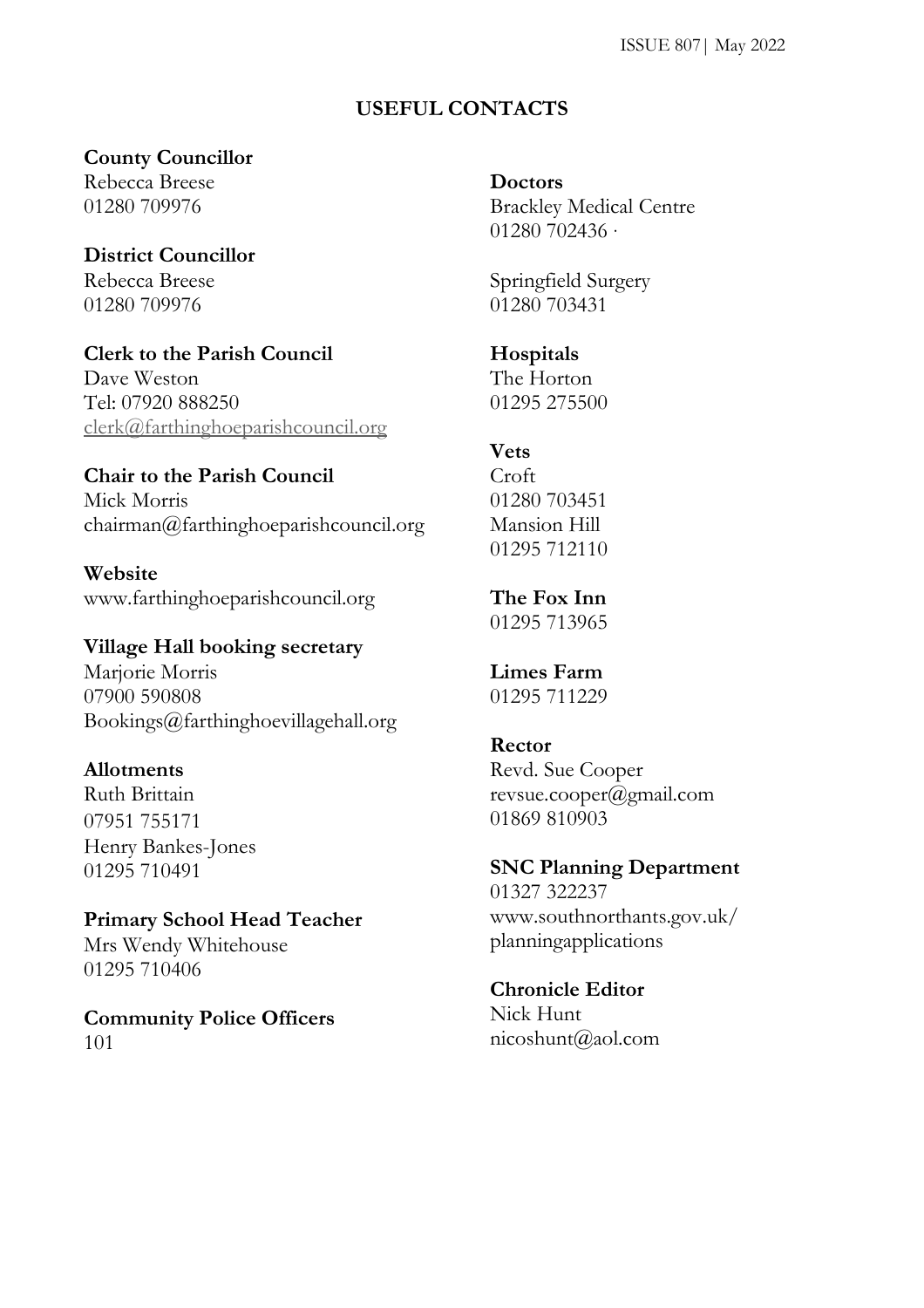## **PASTORAL LETTER MAY 2022 Revd Sue Cooper writes:**

Dear Friends, I hope you are well. As we enter May, we are noticing that the beauty of our gardens and lanes are beginning to really come into their own. It has felt like a long winter but I think this reflects the tiredness that many are still feeling after the last two years of Covid's presence in the world, and the situation in Ukraine.

If we have learnt one lesson out of all of this it is that life is fragile, and it can all change in an instant. This should lead us to reflect on how we want to live in this world and what our values really are. Before Covid everyone was so busy just getting through the days and so never really had the time or energy to think about where our lives were going. But Covid has changed so many things, not least the way we reach out and care for others. We have seen this highlighted even more starkly in recent weeks with the outpouring of love and concern and charity towards the Ukrainian people in their plight.

I am also more aware of how our children and young people are not afraid to get involved in the difficult challenges that are facing the world, especially the climate and environmental issues. Much of this comes down to the good teaching and education they have had. Teachers have had a much harder time dealing with Covid than most. I have been amazed by their ability to manage their workload amidst the constant changes and challenges that they have been dealing with, and they still have many challenges ahead as they seek to make sure that all children catch up on missed learning over the past two years.

I am especially grateful for the way values are taught in school to our children. Things like charity, respect, love, forgiveness, justice, and courage; these are all Christian values which, when taught, give our children a good grounding in life and help them find depth, meaning and purpose throughout life.

Over the past few months many people have come to me and told me they feel as though they have lost their way in life, and sadly I see that what's been lost is connection ….. connection with God, and connection with any values or purpose they may have once felt.

Our Christian faith and values are like a compass; they guide us and lead us on our journey of life. In the tough times, or when we feel lost, they always point the way to keep us going on the right path and direction in life. All of us lose our way sometimes and struggle to find the path and direction we feel we should be travelling on, and that's when our faith and our values behave like a compass; they point to the things that are truly important in life, and help us navigate a way forward, step by step, and day by day with God.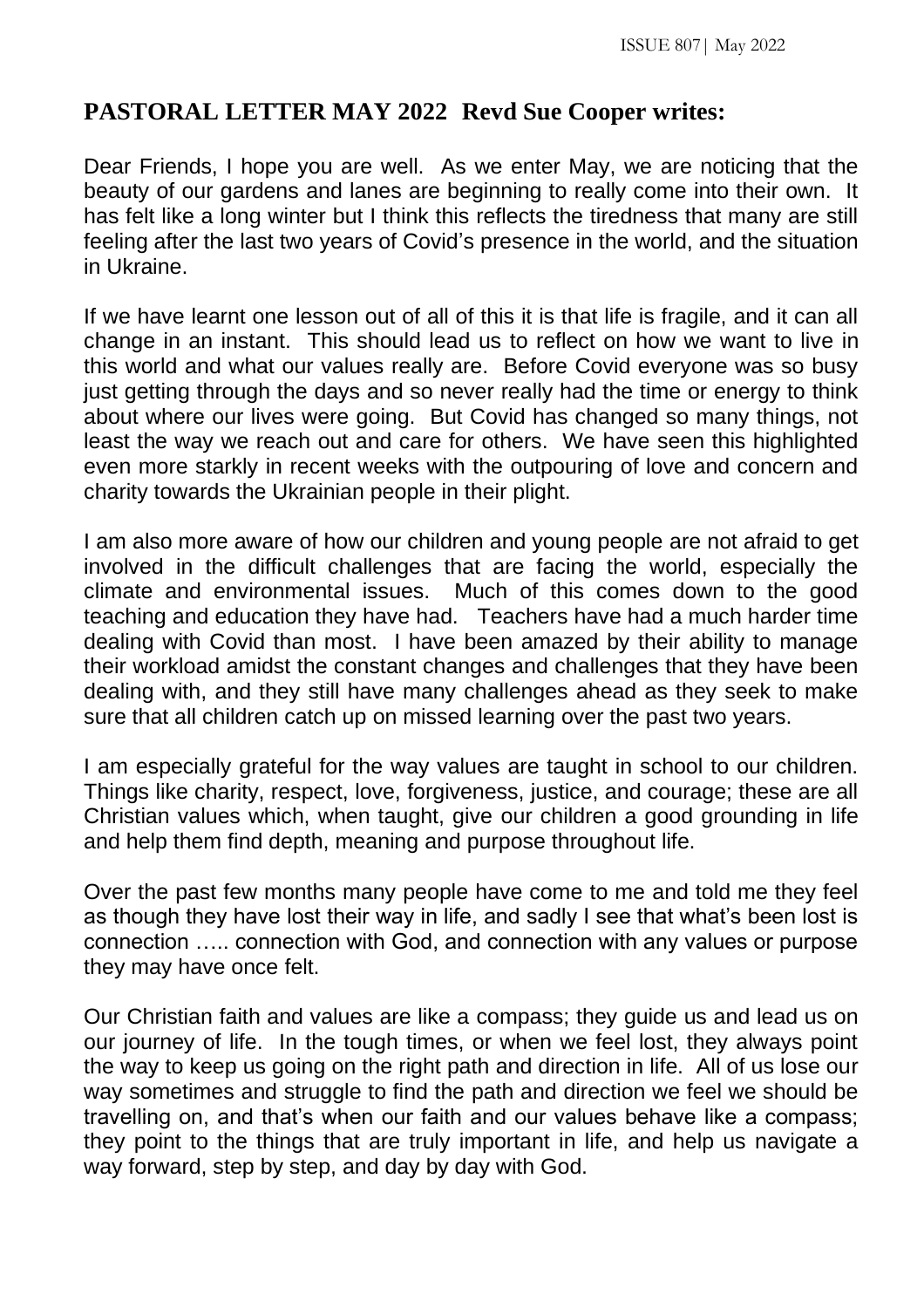Our connection with God is simple to restore, it is only ever a prayer away, and that prayer can be as simple as saying "Lord, please help me". Our connection with our values has to be navigated daily as we journey on, but our values become a measuring stick by which we can decide whether something is good or not, and whether we should be involved in, and connecting with something or someone ……or not.

Most of us want to live lives that have charity, respect, love, forgiveness justice and courage at the core and centre of everything we are and do…and in reality we need God to keep us on this path daily, and then we need to think about, and move in the direction of, the things, values and people that we can connect with that will help keep us on the right road.

If you feel as though you have lost your way I encourage you to reach out to God with a simple prayer every morning, even before you get out of bed, but especially before you start the day in earnest,,,, because a simple "Please help me Lord " is enough to help you feel that you are connecting with God, and he will help you. If you keep your connection with God, he will guide you, lead you and keep you safely in his love and care. God bless you.

With love Rev Sue.

*Isaiah 48:17 This is what the Lord Says, your Redeemer, the Holy one of Israel: "I am the Lord your God, who teaches you what is best for you, who directs you in the way you should go." Amen*



## **SPEEDING IN FARTHINGHOE**

Concerns regarding vehicles speeding through our village have once again been brought to the attention of the Parish Council by residents, one of whom has suggested that we consider engaging with the Northamptonshire Police Community Speed Watch Scheme.

The Council would like to gauge the level of support amongst parishioners for such action.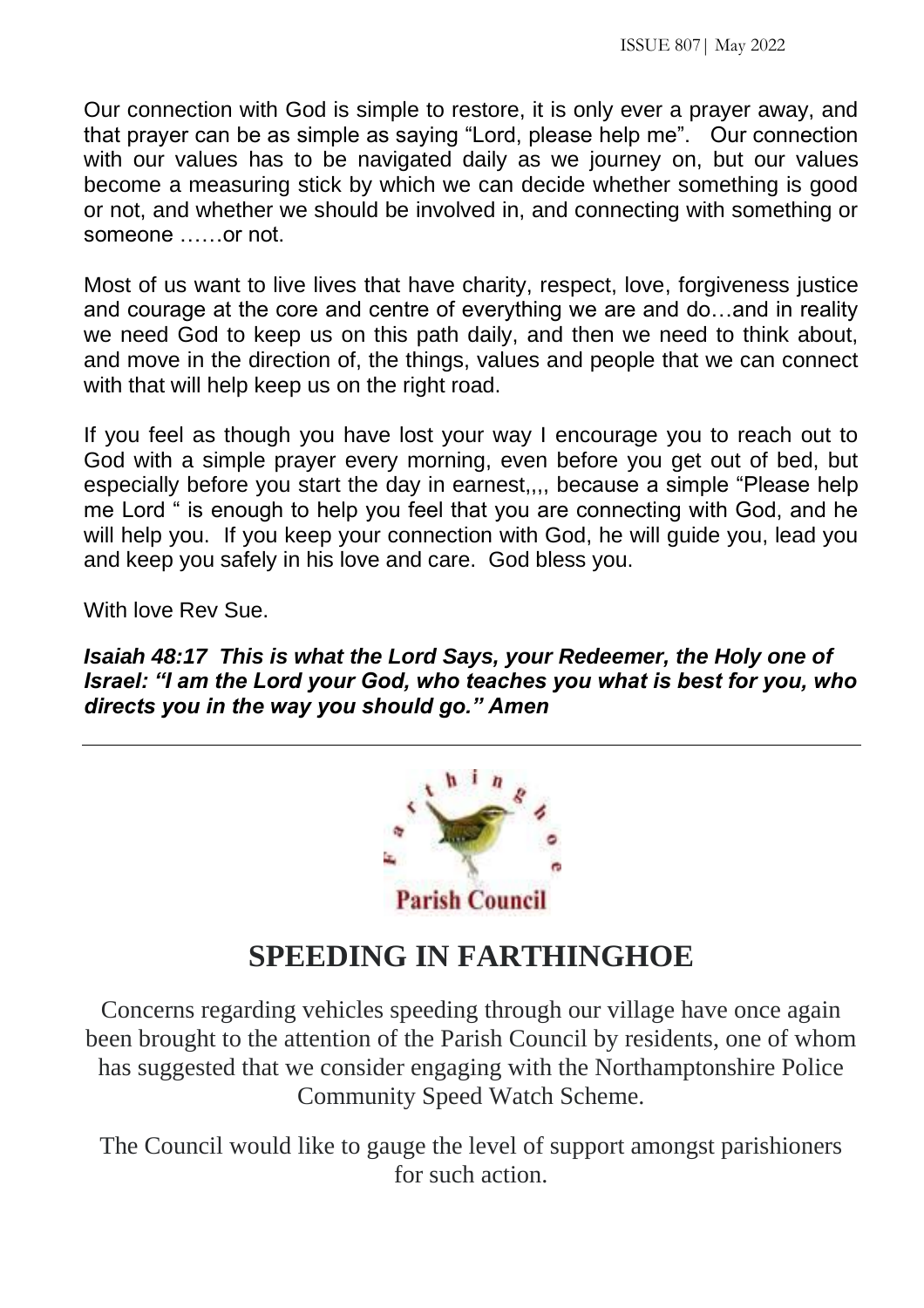## **COMMUNITY SPEED WATCH**

- Is a volunteer programme run by Northamptonshire Police in conjunction with the Northamptonshire Safer Roads Alliance. It enables local people to be actively involved in road safety, reducing speeding in their community.
- Volunteer groups are given training and equipment to enable them to operate roadside speed monitoring patrols in their area over a four-week period between March and October.
- Drivers detected as speeding by CSW receive a police warning letter and their records are held for 12 months to identify any repeat offenders. Anyone detected three or more times will be visited by police officers.

Anyone interested in finding out more can use the link: **<https://www.northants.police.uk/CSW>**

# **VILLAGE NOTICES**

## **Coffee, Cake and Chat**

On Friday, May  $6<sup>th</sup>$ , from  $10-11$ am in the Church Vestry. Bring & Buy and also a raffle. It would be lovely to see you there! Coffee and cake is  $f_1$  – chat is free!

The Coffee, Cake and Chat in June will be on the first Friday when our lovely Church will be beautifully decorated with flowers etc. in honour of the Queen's Platinum Jubilee.

## **Advance notice – the Fete will hopefully be held on July 24th! More details later.**

# **VILLAGE HALL UPDATE**

Following the resignations of Dave & Wendy Hancock, we are now running the hall with a committee of five people - Lisa Wenmouth (Treasurer), Sharon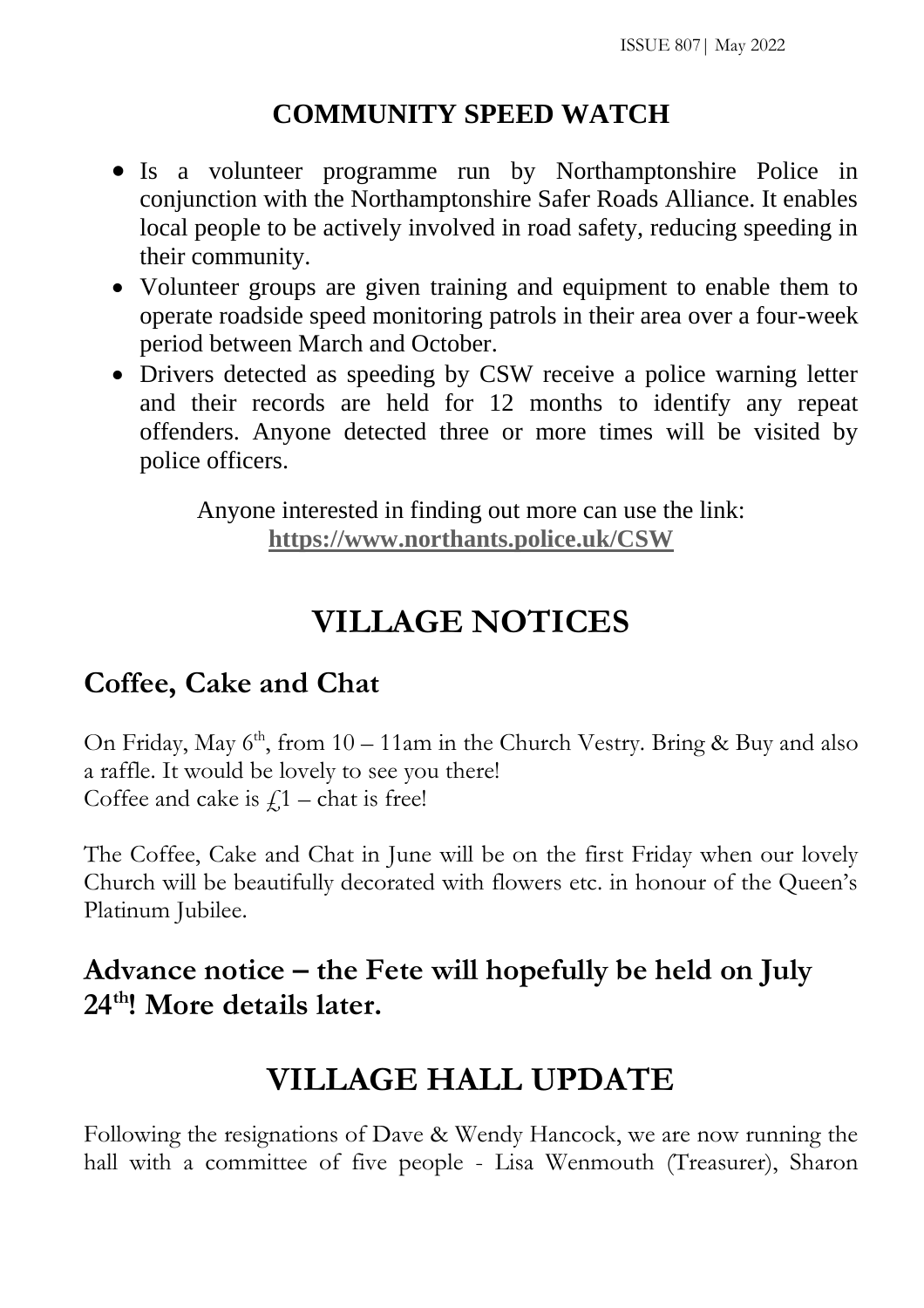Turner (Head of Farthinghoe School), Pip Clayton, myself and a Parish Council Representative.

Lisa has agreed to take on the role of interim Chairman until the AGM in July when hopefully we will have some new members and a permanent Chairman can be appointed.

If you are interested in joining the committee and want to find out more, please contact:

**Lisa[\(treasurer@farthinghoevillagehall.org\)](mailto:treasurer@farthinghoevillagehall.org) or Myself[\(bookings@farthinghoevillagehall.org\)](mailto:bokings@farthinghoevillagehall.org)**

We are also looking for someone to act as a Handyman for the hall, to help out with general maintenance issues, like changing light bulbs and keeping things running smoothly.

In the meantime, progress is ongoing with updating the facilities at the hall. The new hot water system was installed during April and the new flooring in the meeting room kitchen, toilets and entrance hall will be installed in the second week of May.

The hall is proving increasingly popular for childrens' parties, with every weekend in May booked, and we have four weddings booked during the summer months. It also continues to be used by our long-term regular hirers and a new group for parents and toddlers started in the middle of March, which has proved very successful. The table tennis group meets on Monday evenings and would welcome new players, so please come along at 7.30 if you are interested. Also, with the help of Lynne and Joan, we are still running the regular Books & Bakes afternoon tea and chat on the last Friday of every month.

### **Marjorie Morris Bookings Secretary**

## **WINNERS!**

**200 Club Winners – April 2022**

1st prize £25 - No 132 Rachel McCullough 2nd prize £15 - No 102 Nicki Sneath 3rd prize £10 - No 31 Henry Bankes-Jones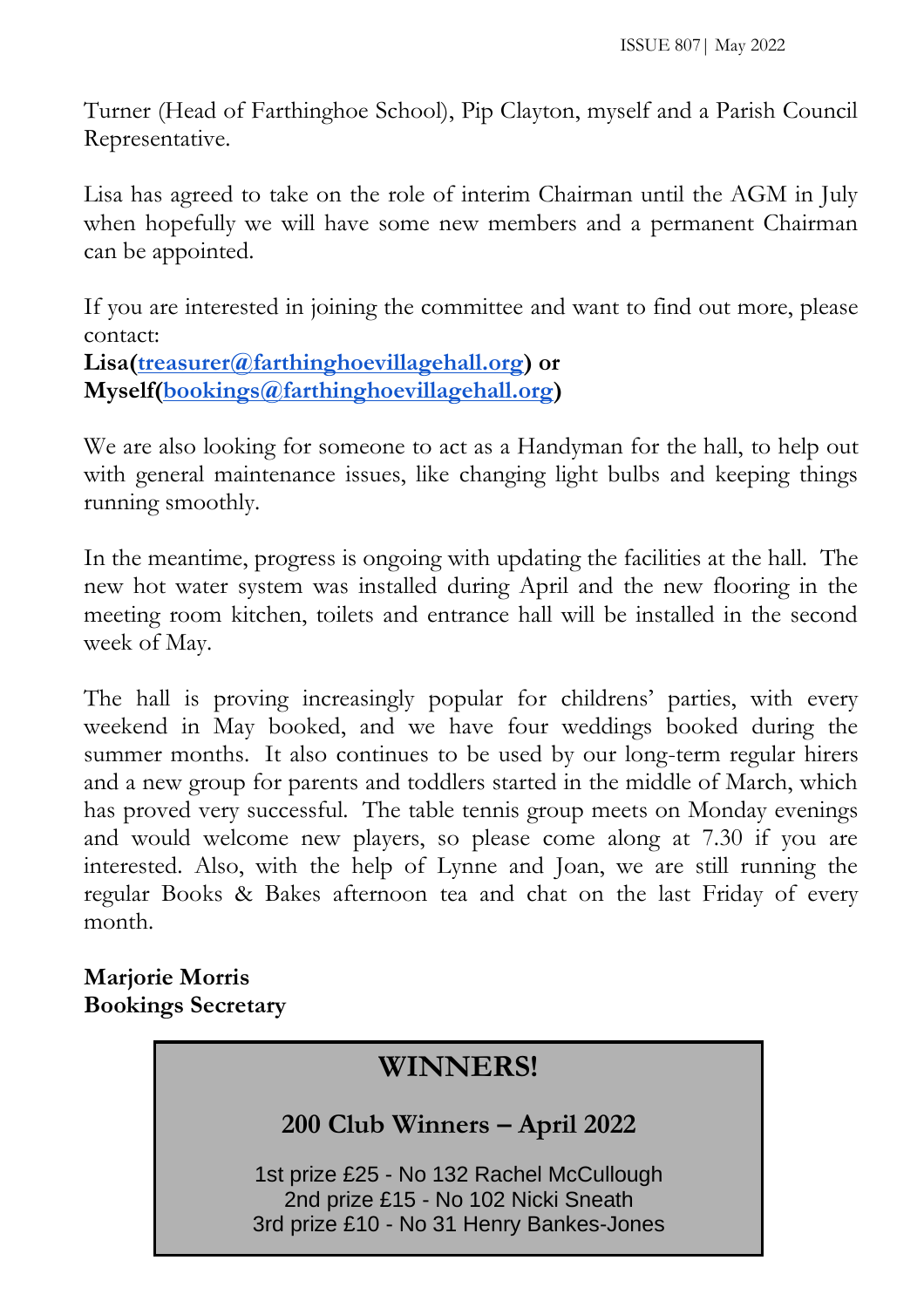

# **THE QUEEN'S PLATINUM JUBILEE CELEBRATIONS**

## **Jubilee Lunch**

We now have 159 villagers and relatives who will be sitting down for lunch on Sunday, 5th June on Baker Street - should be quite an event! I will be writing to attendees separately from now on with arrangements. If anyone is interested there will be crown making workshops for children, throughout Friday at Egerton Hall in Brackley.

## **A right Royal Quiz and Lighting the beacon**

The beacon will be lit at 9.45pm on Thursday, 2nd June - along with beacons around the country. Our beacon is in the Starvation field - two fields from the play park, off New Lane, towards the main road. There will be a quiz in the Fox that evening, which will cost  $\dot{\ell}$  to enter and will include hot food. I'll let you know the start time. We will break at 9.30pm to walk around to the beacon and then come back to the pub to mark the answers. Please let **The Fox** and **Margaret Rogers** [\(margaret@kirkstone.me.uk\)](mailto:margaret@kirkstone.me.uk) know as soon as possible if you will be taking part in the quiz.

## **Ideas for Gestures of Kindness:**

## **Joining the Charity Dog Walk**

Please join the charity dog walk on Saturday, 4th June in the morning - everyone welcome, with or without a dog! Dave Clayton has kindly agreed to arrange the route and he will be choosing the charity we will be supporting. Please meet in the field next to the playpark, opposite Queen Street at 10am - with pockets heavy with silver - or, even better, notes with the Queen's head on.

## **Contributing flowers for the Church Flower Festival**

We have some lovely village ladies arranging flowers for us in the church on Thursday, 2nd June. Please bring flowers along to help fill the church, if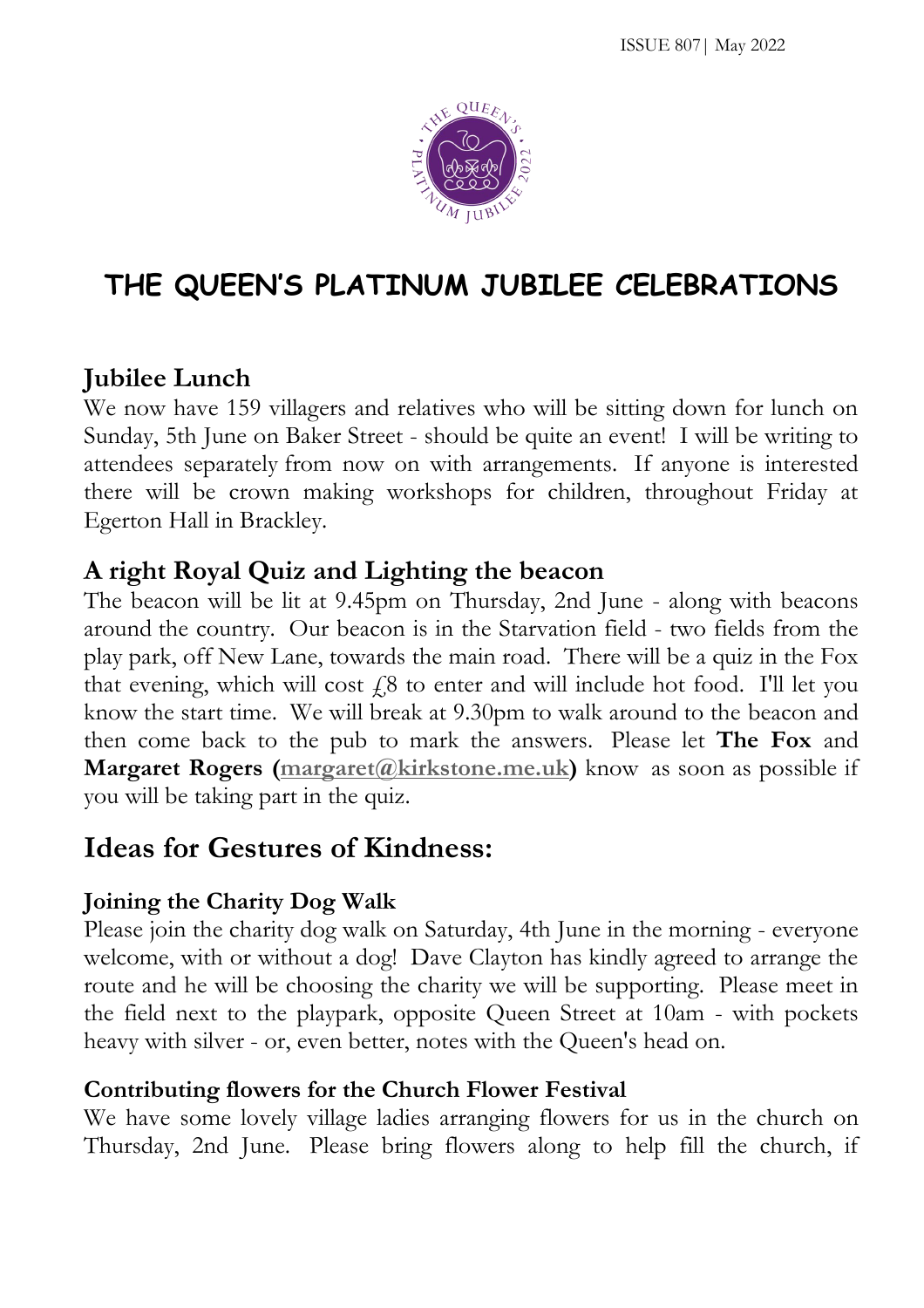possible, on the Wednesday - leave them in the porch or inside the church, or during Thursday morning.

If there is a village resident or a loved one you wish to remember, please bring a photograph and, or, some words about them to be placed with your flowers.

You are very welcome to visit the church anytime during the Jubilee holiday - Rosemary Jarvis opens the church each day. There will be a coffee morning in the vestry on the Friday morning - so come along for a coffee and cake and to admire the flowers. On Sunday morning there will be a service.

## **Helping plant bulbs purchased by the Parish Council**

We will be appealing for volunteers in September.

## **The Queen's Canopy**

The Parish Council are purchasing an oak tree which will be planted in the children's play park. Ruth Brittain has kindly volunteered to be in charge of this and the Jubilee Committee will be purchasing a plaque. I'll talk to Ruth about when she expects to plant the tree and we can all go to the park to witness it being planted. Ruth has volunteered to nurture the tree while it establishes itself.

## **Any further ideas, please contact anyone on the Jubilee Committee:**

[Wendy.gainford@gmail.com](mailto:Wendy.gainford@gmail.com) [pippakate0809@gmail.com](mailto:pippakate0809@gmail.com) [margaret@kirkstone.me.uk](mailto:margaret@kirkstone.me.uk) [clareww131@aol.com](mailto:clareww131@aol.com) [dianeelizabeth553@gmail.com](mailto:dianeelizabeth553@gmail.com) [beckygregorywright@hotmail.co.uk](mailto:beckygregorywright@hotmail.co.uk)

# **MEMORIES OF THE CORONATION**

It is 1953 and I am 6 years old. In a normally quiet suburban street we are celebrating the Coronation of our new and beautiful Monarch, Queen Elizabeth 11. My Grandparents are fortunate to have acquired one of those 'new-fangled ' Television sets, and along with my parents, several neighbours and assorted children we are crammed into the front room to watch the ceremony.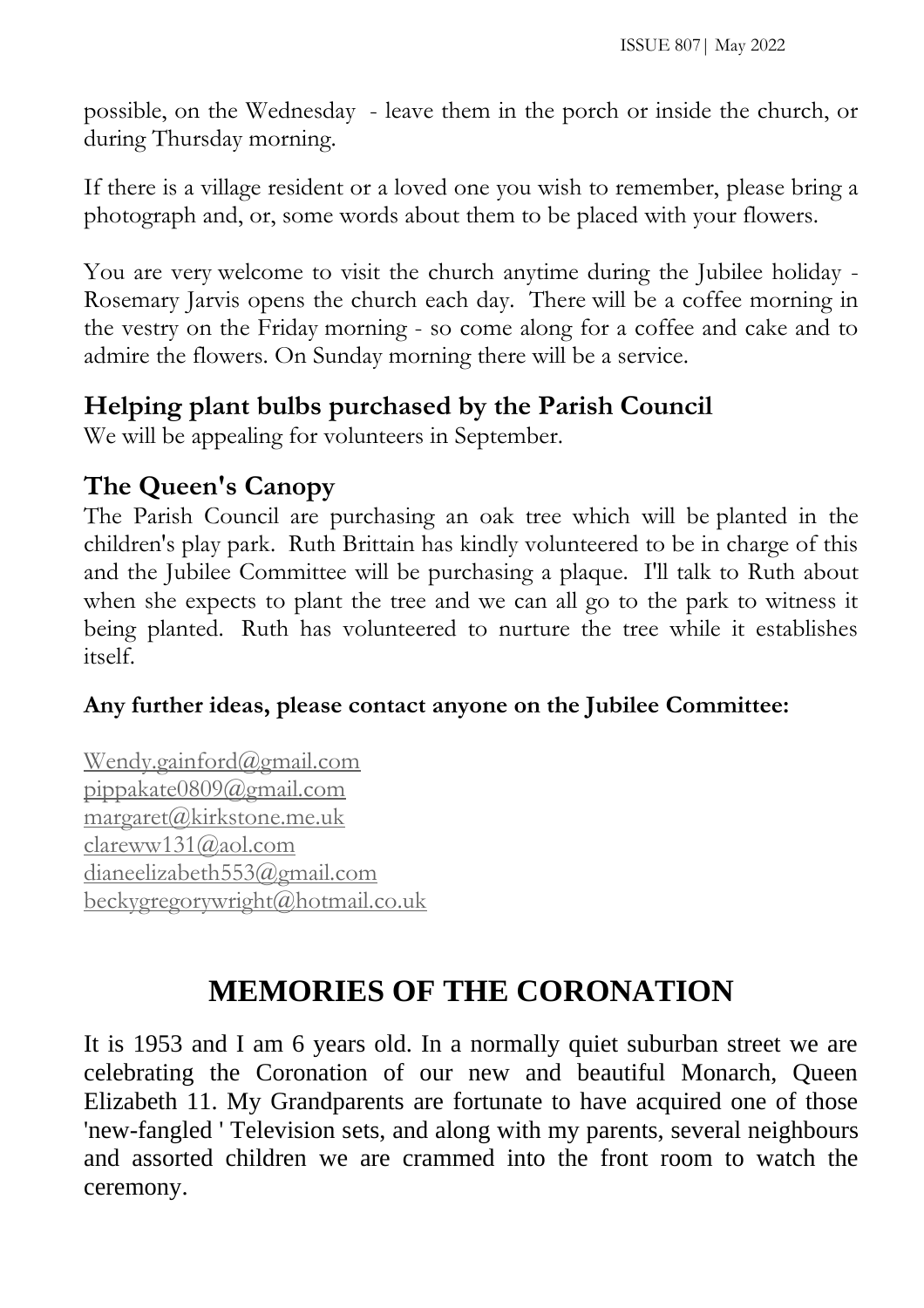I can see it all even now. Our Queen in her sparkling white gown - all the Ladies in Waiting also in splendid white gowns;, and the myriads of diamonds with which they are all adorned sending rainbow like beams all around Westminster Abbey. It is mesmerising.

The glorious music reaches a crescendo as the Archbishop of Canterbury lifts the Crown of King Edward above the Queen's head. And then - the momentshe is crowned. The Choir sings joyfully and from outside the cheers of thousands of people can be heard . 'Vivat Regina '.

The Queen returns to Buckingham Palace in the golden coach pulled by 6 Greys, where she will appear upon the balcony with the other members of the Royal Family We have never witnessed anything quite like this and in my grandparents house we sit silent and in awe as we gaze at the small black and white screen.

Then it's time for the party. Outside in the street long trestle tables have been laid with crisp white cloths and buntings and Union Jack flags are fluttering in the cool breeze. The weather has not been very kind today. But nobody cares. We children are in Fancy Dress. I am dressed as 'off the ration ' (sweets having been taken off the ration for the Coronation) in a pink and white 'candy striped' dress and a matching pill box hat - with boiled sweets pinned all over. We parade up and down and somebody wins a prize (not me!). The feast begins, oh joy. Fish Paste and egg sandwiches, crisps, jelly, blancmange (ugh) and iced Fairy Cakes. Bliss. My mother is playing her piano that has been pushed out on to the pavement. All the old favourites - 'Roll out the barrel', 'Mother Kelly's Doorstep', 'When your'e Smiling' all good for the 'sing song'. Someone says, "doesn't your Florrie play well by ear?" I am puzzled as she is using her hands........

My grandmother, known as Nelly, leads a troupe of jolly elderly ladies out to dance 'Knees up Mother Brown' which elicits rapturous applause. And so this day of celebration continues.., long into the night..

It was a wondrous occasion, a historic day that I shall never forget.

God Bless and God Save the Queen. *Lynne Lee*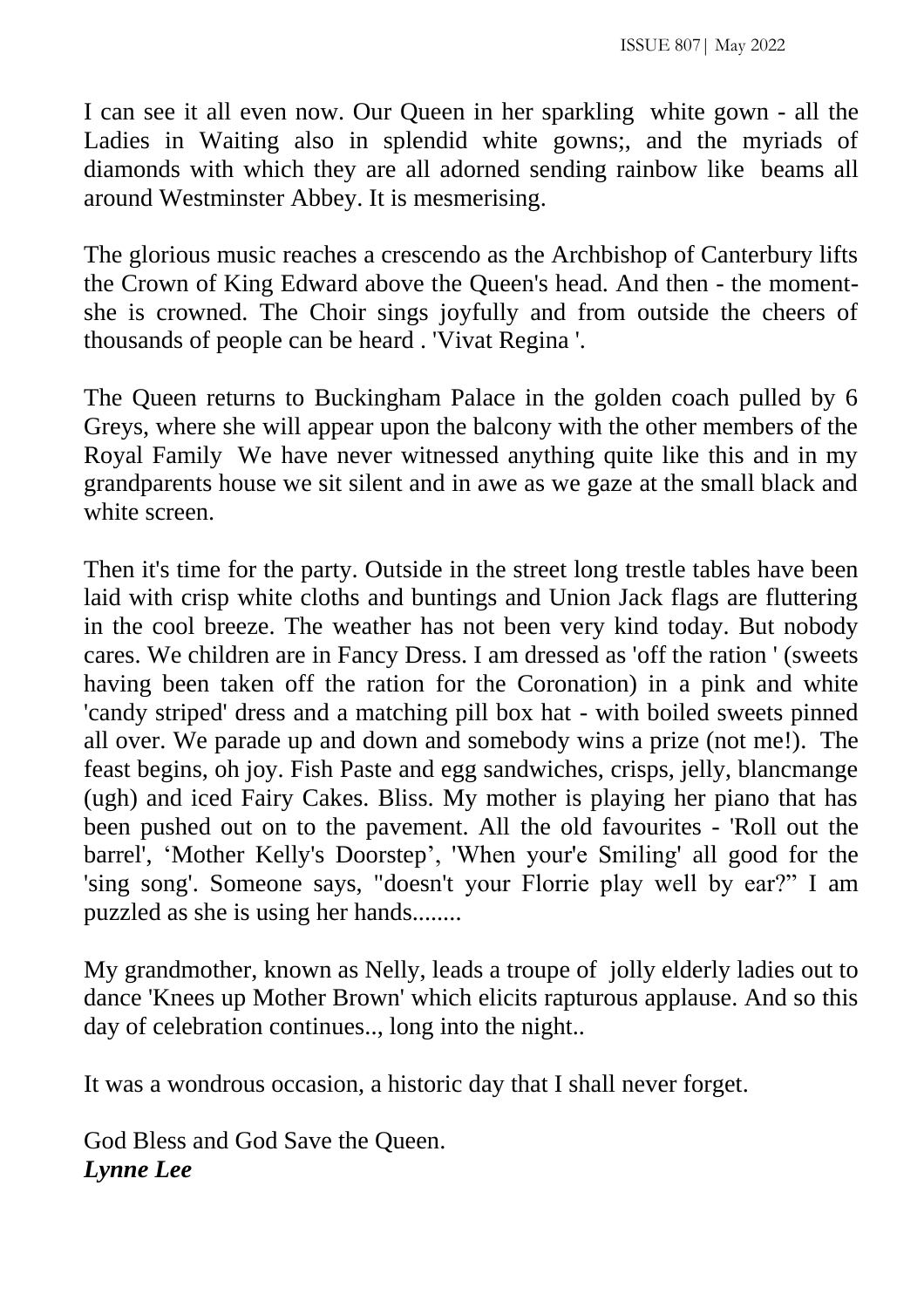#### **FROM KATHARINE HOUSE HOSPICE, ADDERBURY**

For inclusion in your May edition (By email)

It's a busy time at the hospice with so many events and services opening up again. Whether you join us to take on a challenge, sign up to be a volunteer or shop with us – your support makes a difference! Without the generosity of our wonderful community, we couldn't keep caring for local people when they need us the most. Thank you!

#### **Walk this way!**

Our Fundraising Team is busy getting ready for the Moonlight Walk on Saturday 16 July. This year, we're going back to the 80s for our flagship fundraising event – and it's going to be spectacular. Get the date in your diary and tell your family and friends. Tickets are available on our website now. khh.org.uk/moonlight

#### **Given HALF a chance…**

The Oxford Half Marathon is back on 16 October! Join Team Katharine House for the 13.1 mile run around Oxford's most iconic landmarks and help raise money for our hospice. We'll be there to support you every step of the way. All runners will receive a branded running vest, as well as expert fundraising advice and top tips on training. Sign up now! khh.org.uk/oxford

#### **Dig deep for a good cause**

If you love spending time in the great outdoors, then don't miss out on our Open Garden events throughout the spring and summer months. We have some fabulous villages taking part, as well as some private tours and events with limited availability. You can find the full list of our Open Gardens on our website. khh.org.uk/gardens

#### **Welcome return**

Our Living Well programme of events is back up and running on Mondays and Thursdays! We are now able to offer bookable sessions for patients and family members to take part in art/craft & photography, mindfulness, hand massage and reflections. We welcome referrals from carers and families of people with a life-limiting illness over the age of 18. If you would like to find out more about Living Well or book one of our sessions, please contact the Living Well team on 01295 228500 or visit the website. khh.org.uk/livingwell

#### **Art with heART**

We're on the lookout for Volunteer Artists to support with our Living Well sessions. Could it be you? You don't need to be a modern-day Monet or a budding Banksy! We're looking for people with a keen interest in art who can share knowledge or teach new techniques to encourage our patients to achieve their goals. Without our wonderful volunteers we couldn't offer these valuable sessions to our patients – so we'd love to hear from you. khh.org.uk/volunteer

#### **Did you know…?**

As well as our six local shops we also have an eBay store selling a wide variety of items, ranging from men's and women's fashion, through to books and DVDs. So if you can't make it into one of our town centre shops, why not take a look online from the comfort of your own home? khh.org.uk/ebay

#### **Find out more**

Head to our website for more details, events and news: khh.org.uk.

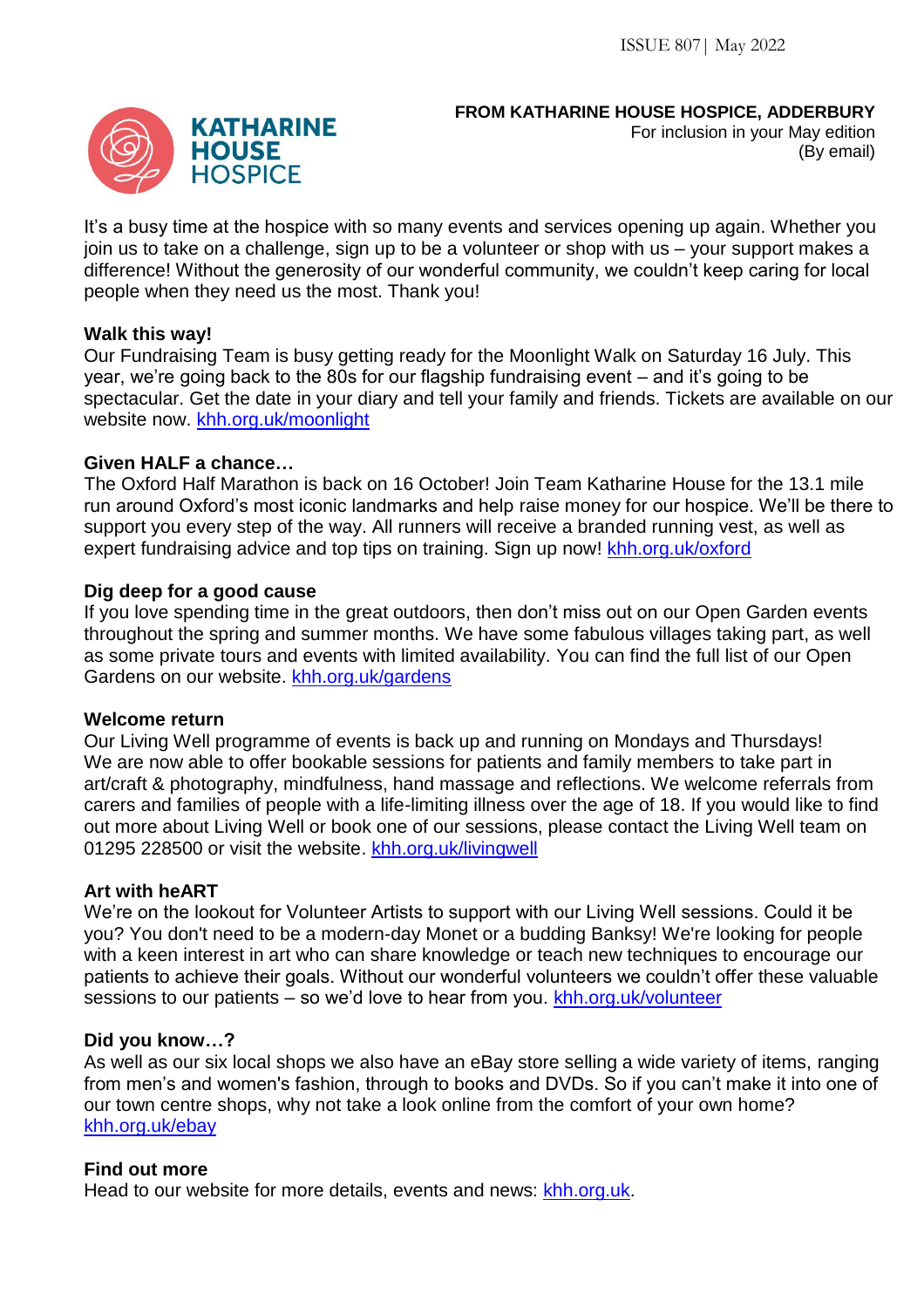# **Astwick Vale Benefice May 2022**

| <b>DATE</b><br><b>Altar Colour</b>                                         | <b>TIME/ SERVICE</b>                  | <b>CHURCH/LEADER</b>                          | <b>READINGS</b>                                         |
|----------------------------------------------------------------------------|---------------------------------------|-----------------------------------------------|---------------------------------------------------------|
| 1 <sup>st</sup> May<br>3rd Sunday of<br><b>Easter</b><br>white             | 8.30am Said Holy<br><b>Com</b>        | <b>Farthinghoe SC</b>                         | Zeph 3:14-end<br>Rev 5:11-14                            |
|                                                                            | 11.00 Holy Com<br><b>With Baptism</b> | Aynho TR                                      | John 21: 1-19                                           |
|                                                                            | 11:00 Morning<br>Worship              | Hinton ML                                     |                                                         |
|                                                                            | 11.00AM<br><b>WEDDING</b>             | <b>EVENLEY SC</b>                             |                                                         |
| 8 <sup>th</sup> May<br>4 <sup>th</sup> of Easter                           | 9.30am Holy Com                       | Croughton SC                                  | Gen 7:1-5, 11-18;                                       |
| white                                                                      | 9.30am Morning<br><b>Worship</b>      | <b>Farthinghoe CO</b>                         | $8:6-18$ ; $9.8-13$<br>Acts 9: 36-end<br>John 10: 22-30 |
|                                                                            | 10am Morning<br>Worship               | Aynho Lay Led                                 |                                                         |
|                                                                            | 11.am Holy Com                        | <b>Evenley SC</b>                             | Ps 113                                                  |
|                                                                            | with Baptism<br>6pm Evening<br>Prayer | <b>Steane SC</b>                              |                                                         |
| $\overline{15}$ <sup>th</sup> May<br>5 <sup>th</sup> of Easter<br>white    | 10.30am Holy<br>Com<br>(Sue Off)      | <b>Benefice Service</b><br>Aynho<br><b>TR</b> | Gen 22: 1-18<br>Acts 11: 1-18<br>John 13: 31-35         |
| $22nd$ May<br>6 <sup>th</sup> of Easter<br>White<br><b>Rogation sunday</b> | 9.30am Morning<br>Worship             | No Service at<br>Aynho<br>Evenley ML          | Ezek 37: 1-14<br>Acts 16: 9-15<br>John 14: 23-29        |
|                                                                            | 11:00 M Worship                       | Croughton TR                                  |                                                         |
|                                                                            | 11.00 Holy Com                        | <b>Hinton SC</b>                              |                                                         |
|                                                                            | 4pm Evening/P                         | <b>Farthinghoe Lay</b><br>Led                 | Ps 126                                                  |
| 29th May<br>white<br><b>7th Sun Easter</b><br>Ascension.                   | 10.30am Holy<br>Com                   | <b>Benefice Service</b><br>Coughton<br>SC/HW  | Ezek 36: 24-28<br>Acts 16: 16-34<br>John 17: 20-end     |

Please note the services in red print for either time changes or special services.